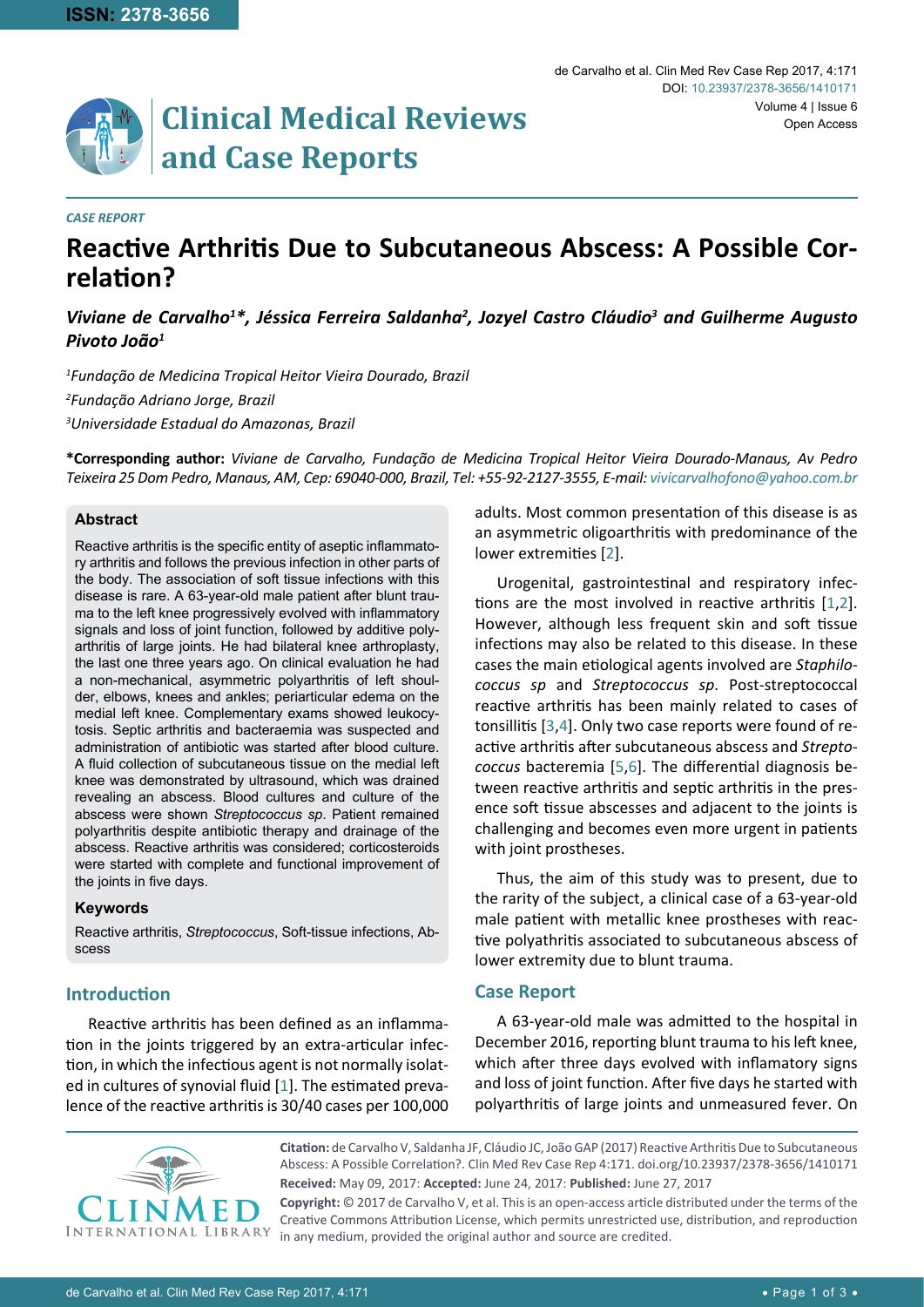<span id="page-1-0"></span>

the seventh day he presented pallor, sweating, dyspnea and jaundice. He reported knee arthroplasty with metal prostheses, the right side in 2013 and the left side in 2015. He denied chronic diseases or smoking. An examination he presented normal blood pressure (131  $\times$  84 mmHg), pulse was 98, respiration rate was 19 irpm and 36.3 °C, Glasgow Coma Scale 15, jaundice 2+/4+ , afebrile and acyanotic and absence of cervical lymphadenopathy. Thoracic examination was observed decreased vesicular sound with crackles in the left hemithorax. The abdomen was flat with no palpable masses or visceromegaly and painless on palpation. In examining the musculoskeletal system was observed tenderness and limited range of movement of bilateral knee, elbow and ankle; periarticular edema of the left knee [\(Figure 1](#page-1-0)), suggestive of collection of soft tissue or joint effusion. Complementary tests showed leukocytosis and trombocitopenia, liver and canalicular enzymes were above normal limits. HBV, HCV and HIV serologies were negatives. The rheumatoid factor, C3, C4, the anti-nuclear antibody and Anti-streptolysin O were negatives. Chest x-ray showed blunting of the costophrenic angle costophrenic on the left, suggestive of pleural effusion. Abdominal ultrasound and transthoracic echocardiography examinations were normal.

Initial diagnostic hypothesis was sepsis related to septic arthritis with probable septicemia. Blood cultures were collected and empiric treatment was initiated with oxacillin 2 g, intravenous of 4/4 hours. The aerobic blood culture bottle turned positive for gram positive cocci, therefore antibiotic was changed to Clindamycin 600 mg 6/6 h. Ultrasound of the left knee revealed a small intra-articular effusion associated with fluid collection of subcutaneous tissue medial to left knee, which was punctured, revealing an abscess. The purulent material was sent to culture. After that, the surgical approach was performed with complete cleaning of the collection. The knee prosthesis was evaluated and was not compromised. Blood cultures and abscess culture revealed non-hemolytic *Streptococcus sp*. strains by a conventional test scheme. Ampicillin was prescribed for better anti-streptococcal coverage. However, patient still complained severe arthralgia despite the exchange of antibiotic therapy, abscess drainage and laboratory tests improvement. Reactive arthritis was considered as a hypothesis compatible with the clinical scenario. It was then started methylprednisolone 75 mg EV and after 3 days replaced with prednisone 60 mg orally with complete reduction of arthritis and functional recovery in 5 days.

### **Discussion**

Currently there are no validated diagnostic criteria for reactive arthritis. The different criteria proposed share characteristics of a typical clinical picture (asymmetric oligoarthritis predominantly of the lower limb), exclusion of other rheumatic diseases and evidence of a previous or ongoing infection in the patient's history or laboratory examination and aseptic synovial fluid [[1](#page-2-1)-[3](#page-2-2)].

In this clinical case, the patient presented acute asymmetric polyarthritis after trauma that caused periarticular subcutaneous abscess of left knee. The first goal was the exclusion of septic arthritis, mainly because the patient had a metallic prosthesis adjacent to the site of the abscess. Therefore antibiotic was administrated after blood culture. However, imaging and surgical approaches of the subcutaneous abscess rule out infectious articular on the knees, proving that the involvement was only of soft tissue. For others differential diagnoses rheumatologic tests (rheumatoid factor, anti-DNA, ASLO) were requested, which were negative. Blood culture and secretion culture of the subcutaneous abscess showed the same infectious agent, nonhemolytic *Streptococcus sp*. It was not possible to characterize the phenotype of this bacteria, being possible to affirm that it was not a beta or alpha-hemolytic *streptococcus*, and among non-hemolytic group we would have *Enterococcus*, *Streptococcus viridans* and *Streptococcus sp*. Regardless of the species of *Streptococcus*, the literature is scarce in cases that correlate soft tissue infection with poststreptococcal reactive arthritis.

In the literature only two articles were similar with our study [\[5](#page-2-4),[6](#page-2-5)]. The first case was of a 77-year-old woman who, after treatment for osteoarthritis of the knee with hyaluronic acid, developed pain in the left shoulder and knees. Septic arthritis was suspected, therefore blood culture and empiric antimicrobial therapy were warranted. However, tomography of the joints and culture of synovial fluid were normal. A subcutaneous abscess adjacent to the knee was visualized. Hemocul